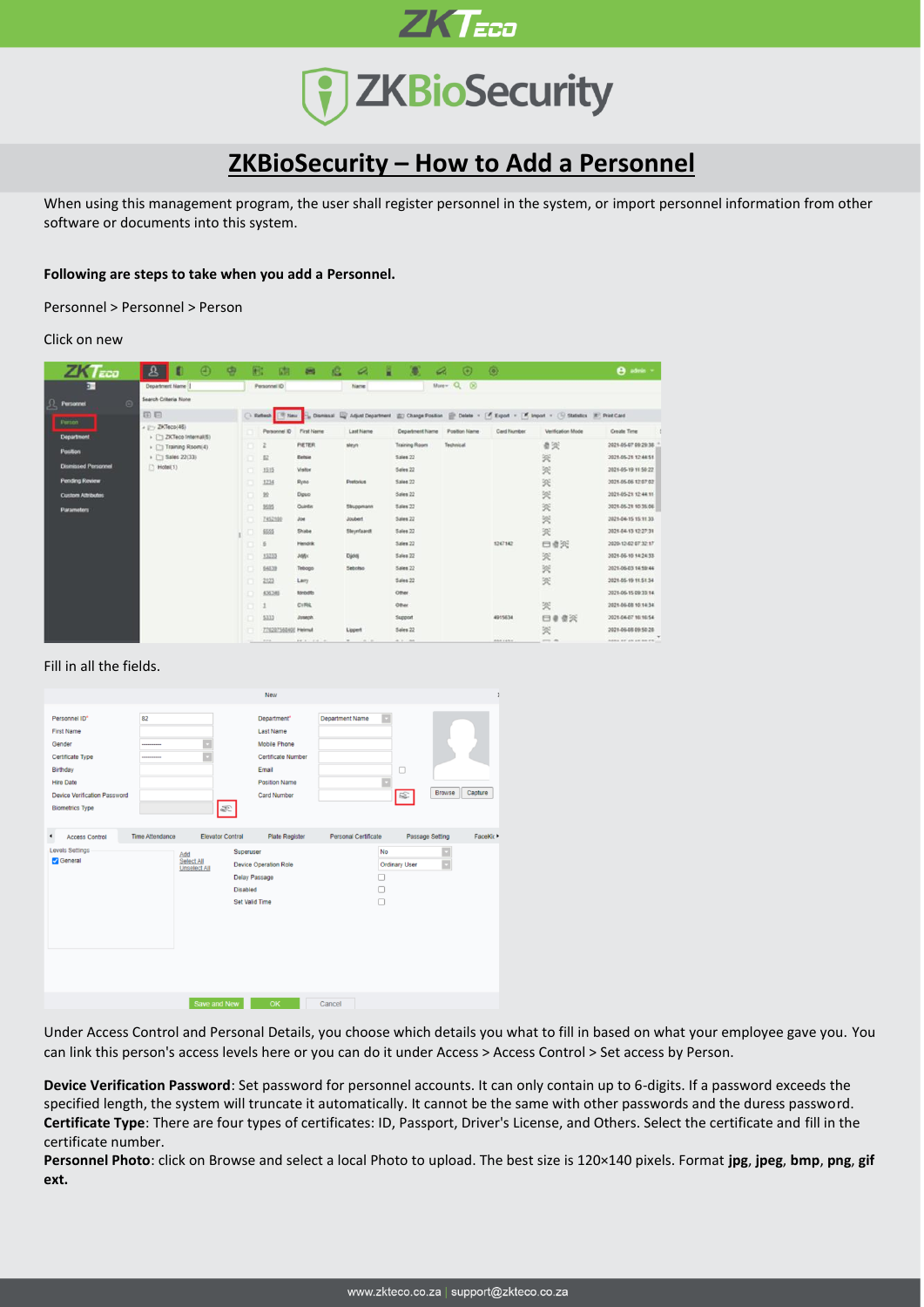

**ZKTECO** 

**Card Number:** The max length is 10, and it should not be repeated. Click on the icon

All your readers will appear on the left-hand side. Select one with a tick in the tick box and use > send the device to the right-hand side.

| Click ok and you need to swipe your card at the device you have chosen. |                         |                     |                                                 |                    |              |                     |  |  |
|-------------------------------------------------------------------------|-------------------------|---------------------|-------------------------------------------------|--------------------|--------------|---------------------|--|--|
|                                                                         |                         |                     | <b>Choose the Door</b>                          |                    |              | ×                   |  |  |
| <b>Reader Name</b>                                                      | Door Name               |                     | <b>Owned Device</b>                             | $\circledast$      |              |                     |  |  |
| <b>Search Criteria None</b>                                             |                         |                     |                                                 |                    |              |                     |  |  |
| Alternative                                                             |                         |                     | Selected(1)                                     |                    |              |                     |  |  |
| <b>Reader Name</b><br>u.                                                | Door Name               | <b>Owned Device</b> |                                                 | <b>Reader Name</b> | Door Name    | <b>Owned Device</b> |  |  |
| 10.0.10.80-1-ln                                                         | 10.0.10.80-1            | 10.0.10.80          | $>\!>$<br>$\langle \rangle$<br>$\,<$<br>$<$ $<$ | 10.0.10.80-1-Out   | 10.0.10.80-1 | 10.0.10.80          |  |  |
| $1 - 1$<br>$\mathbb{R}^n \times \mathbb{R}^n$<br>$>$ $>$ $>$ $>$        | 50 rows per page $\sim$ |                     |                                                 |                    |              |                     |  |  |
|                                                                         |                         | <b>OK</b>           |                                                 | Cancel             |              |                     |  |  |
|                                                                         |                         |                     |                                                 |                    |              |                     |  |  |

**Biometric Type:** Click on the Icon

Fingerprint scanner – this is our enrolment unit like ZK9500, SLK20R

B.

First, we need to install the Drivers for the Fingerprint enrolment reader. Please refer back to the driver installation Document.

Select a finger(click with your Mouse on a finger) you want to scan. The system will scan your fingerprint 3 times.



**Duress Finger**: If the user presses the duress fingerprint, it will trigger the alarm and send the signal to the system.